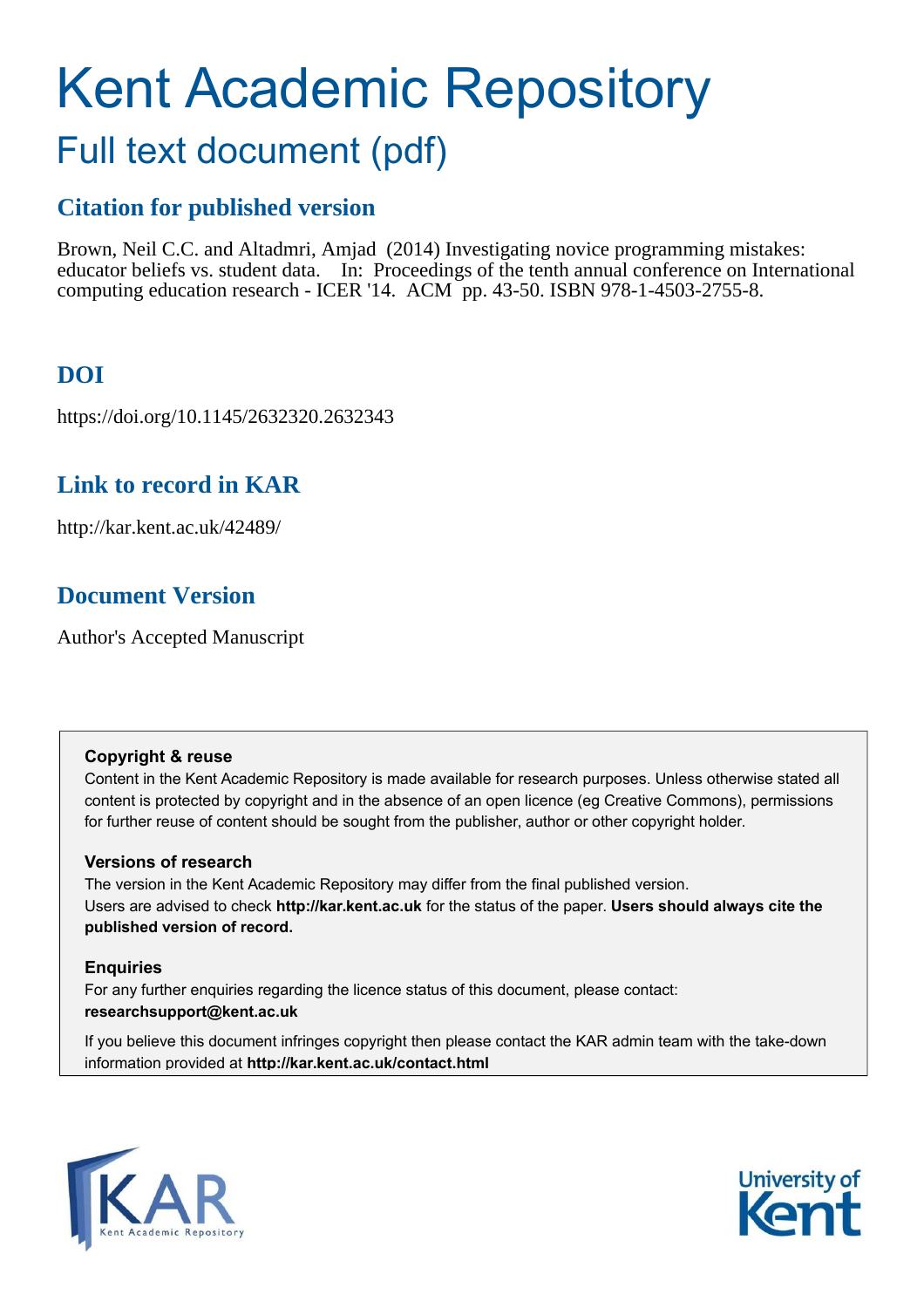## **Investigating Novice Programming Mistakes: Educator Beliefs vs Student Data**

Neil C. C. Brown and Amjad Altadmri School of Computing University of Kent Canterbury, Kent, UK {nccb,aa803}@kent.ac.uk

#### ABSTRACT

Educators often form opinions on which programming mistakes novices make most often – for example, in Java: "they always confuse equality with assignment", or "they always call methods with the wrong types". These opinions are generally based solely on personal experience. We report a study to determine if programming educators form a consensus about which Java programming mistakes are the most common. We used the Blackbox data set to check whether the educators' opinions matched data from over 100,000 students – and checked whether this agreement was mediated by educators' experience. We found that educators formed only a weak consensus about which mistakes are most frequent, that their rankings bore only a moderate correspondence to the students in the Blackbox data, and that educators' experience had *no* effect on this level of agreement. These results raise questions about claims educators make regarding which errors students are most likely to commit.

#### Categories and Subject Descriptors

K.3.2 [Computers And Education]: Computer and Information Science Education

#### General Terms

Experimentation, Human Factors

#### Keywords

Programming Mistakes; Educators

#### 1. INTRODUCTION

Educators naturally form opinions on common mistakes that their students make when learning to program. Such opinions are reflected in textbooks – for example, in Java: "Failing to use equals() to compare two strings is probably the most common single mistake made by Java novices"[\[22\]](#page-7-0), "The most common mistake made with an if statement is the

Copyright is held by the owner/author(s). Publication rights licensed to ACM.

<http://dx.doi.org/10.1145/2632320.2632343>.

use of a single equal sign to compare equality" [\[7\]](#page-7-1), "A common mistake in for loops is to accidentally put a semicolon at the end of the line that includes the for statement" [\[4\]](#page-7-2). In this paper, we set out to determine: are such observations accurate in general? This matters for several reasons. Firstly, recent research by Sadler et al [\[15\]](#page-7-3) suggests that knowledge of student misconceptions is important to educator efficacy, and thus it is of interest whether educators' impressions about student mistakes are correct. Secondly, when educators communicate with each other (face-to-face or online), it matters whether their opinions on common student mistakes are accurate and generalise to each other's students. Knowing which mistakes are common also informs the writing of instructional materials such as textbooks.

Previous studies that have investigated student errors during [Java] programming have focused on cohorts of up to 600 students at a single institution [\[1,](#page-7-4) [5,](#page-7-5) [6,](#page-7-6) [10,](#page-7-7) [11,](#page-7-8) [19\]](#page-7-9). However, the recently launched Blackbox data collection project [\[3\]](#page-7-10) affords an opportunity to observe the mistakes of a large number of students at a variety of institutions – for example, from September to December 2013, the project collected error messages and Java code from around 110,000 users.

In this paper we describe a study to check if educators' opinions on beginners' mistakes in Java form a consensus, and whether they generalise to all students. We combine a survey of educators with data from the Blackbox project to answer the following research questions:

- Do educators' views form a consensus about the frequency of specified student Java mistakes?
- Do educators' views of mistake frequency match the observed behaviour of students in a large-scale multiinstitution data set?
- Are more experienced educators' views more likely to match the students' data than novice educators?

#### 2. RELATED WORK

#### 2.1 Observing Student Errors

The concept of monitoring student behaviour and mistakes while programming has a long history in computing education research. The Empirical Studies of Programming [\[16\]](#page-7-11) workshops in the 1980s had several papers making use of this technique for Pascal and other languages. More recently, there have been many such studies specifically focused on Java, which is also the topic of this study.

Permission to make digital or hard copies of all or part of this work for personal or classroom use is granted without fee provided that copies are not made or distributed for profit or commercial advantage and that copies bear this notice and the full citation on the first page. Copyrights for components of this work owned by others than the author(s) must be honored. Abstracting with credit is permitted. To copy otherwise, or republish, to post on servers or to redistribute to lists, requires prior specific permission and/or a fee. Request permissions from permissions@acm.org.

<span id="page-1-0"></span>*ICER'14,* August 11-13, 2014, Glasgow, Scotland, UK.

ACM 978-1-4503-2755-8/14/08 ...\$15.00.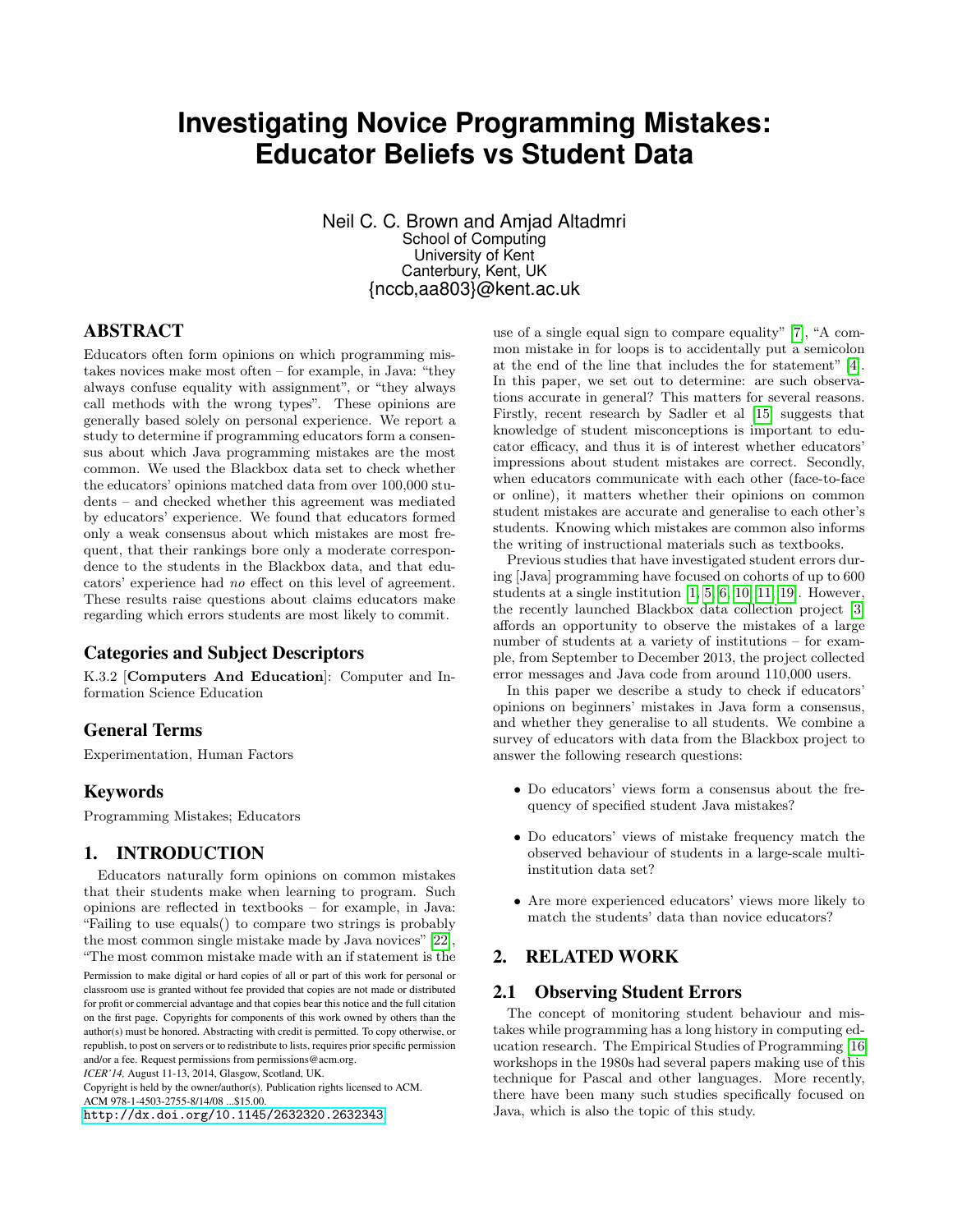Many of these studies used compiler error messages to classify mistakes. Jadud [\[11\]](#page-7-8) looked in detail at student mistakes in Java and how students went about solving them. Tabanao et al. [\[19\]](#page-7-9) investigated the assocation between errors and student course performance. Denny et al. [\[5\]](#page-7-5) looked at how long students take to solve different errors, Dy and Rodrigo [\[6\]](#page-7-6) looked at improving the error messages given to students, and Ahmadzadeh et al. [\[1\]](#page-7-4) looked at student error frequencies and debugging behaviour. Jackson et al. [\[10\]](#page-7-7) identified the most frequent errors among their novice programming students. All six of these studies used compiler error messages to classify errors. However, early results from McCall [\[14\]](#page-7-12) suggest that compiler error messages have an imperfect (many-to-many) mapping to student misconceptions. Additionally, all six studies looked at cohorts of (up to 600) students from a single institution.

Our study is novel in that it looks at student mistakes from a much larger number of students (over 100,000) from a large number of institutions<sup>[1](#page-1-0)</sup>, thus providing more robust data about error frequencies. An earlier paper about Blackbox gave a brief list of the most frequent compiler error messages [\[3\]](#page-7-10), but in this study we do not simply use compiler error messages to classify errors. Instead, we borrow error classifications from Hristova et al. [\[9\]](#page-7-13), which are based on surveying educators to ask for the most common Java mistakes they saw among their students.

#### 2.2 Educators' Opinions

<span id="page-2-5"></span>Spohrer and Soloway [\[17\]](#page-7-14) proposed in 1986 to examine the accuracy of educator folk wisdom. However, they did not survey educators, and instead took two anecdotal folk wisdoms about learning to program and then compared them to actual data from students (in Pascal). Ben-David Kolikant [\[2\]](#page-7-15) interviewed some educators about students' approaches to programming, but at a higher level, without reference to a specific language. Hristova et al. [\[9\]](#page-7-13) surveyed a combination of local teaching assistants and students, as well as educators from 58 universities, asking about common Java mistakes. This data was combined to form a list of 20 Java mistakes that were detectable at compile-time. We base our classification of mistakes on this work, but Hristova et al. did not test these predictions themselves against actual student data. As far as we are aware, our study is the first to survey educators about Java programming mistakes and compare their opinions to actual data.

#### 3. METHOD

#### 3.1 Student Mistakes

We used Hristova et al's [\[9\]](#page-7-13) twenty student mistakes as a basis for our analysis. We removed two mistakes: firstly, "leaving a space after a period when calling a method", which is a style issue not a programming mistake, and secondly, "improper casting" which was not described clearly enough for us to operationalise. We also altered one further question "invoking a class method on an object" after several of our pilot testers remarked that this was not a mistake, but the reverse (invoking an instance method on a class) was, and they had seen the latter much more often. This left eighteen misconceptions, which we labelled A through R:

A: Confusing the assignment operator (=) with the comparison operator (==).

For example: if  $(a = b)$ ...

B: Use of == instead of .equals to compare strings.

For example: if  $(a == "start")$  ...

C: Unbalanced parentheses, curly brackets, square brackets and quotation marks, or using these different symbols interchangeably.

For example:  $while (a == 0]$ 

D: Confusing "short-circuit" evaluators (&& and ||) with conventional logical operators (& and |).

For example: if  $((a == 0) & (b == 0))$  ...

E: Incorrect semi-colon after an if selection structure before the if statement or after the for or while repetition structure before the respective for or while loop.

For example:

if  $(a == b)$ ;

return 6;

F: Wrong separators in for loops (using commas instead of semi-colons)

For example: for (int  $i = 0$ ,  $i \lt 6$ ,  $i++)$  ...

G: Inserting the condition of an if statement within curly brackets instead of parentheses.

For example: if  $\{a == b\}$ ...

H: Using keywords as method names or variable names. For example: int new;

I: Invoking methods with wrong arguments (e.g. wrong types).

<span id="page-2-0"></span>For example: list.get("abc")

J: Forgetting parentheses after a method call.

For example: myObject.toString;

K: Incorrect semicolon at the end of a method header. For example:

public void foo();

{

```
}
```
...

L: Getting greater than or equal/less than or equal wrong, i.e. using  $\Rightarrow$  or  $\Rightarrow$  instead of  $\ge$  and  $\le$ .

For example: if  $(a \le b)$ ...

M: Trying to invoke a non-static method as if it was static. For example: MyClass.toString();

N: A method that has a non-void return type is called and its return value ignored/discarded.

For example: myObject.toString();

O: Control flow can reach end of non-void method without returning.

For example:

public int foo(int x) {

if  $(x < 0)$ return 0;  $x \leftarrow +1$ ;

<span id="page-2-1"></span>}

P: Including the types of parameters when invoking a method.

<span id="page-2-2"></span>For example: myObject.foo(int x, String s);

Q: Incompatible types between method return and type of variable that the value is assigned to.

For example:  $int x = myObject.toString()$ ;

<span id="page-2-3"></span>R: Class claims to implement an interface, but does not implement all the required methods.

<span id="page-2-4"></span>For example: class Foo implements ActionListener { }

 $^{\rm 1}{\rm We}$  have no way of measuring the number of institutions in the Blackbox data, but simply: the 100,000 students must be split over at least several hundred institutions.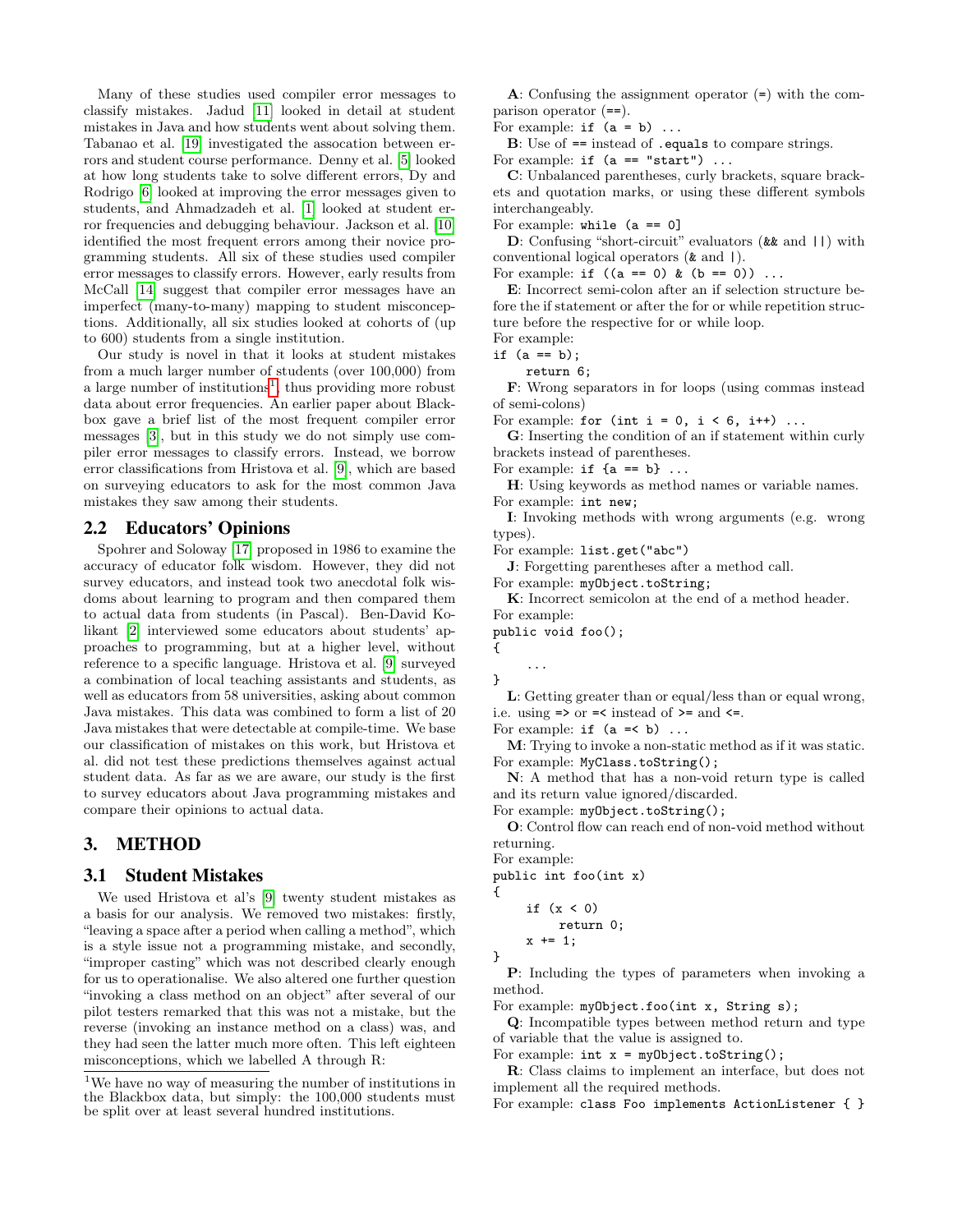#### 3.2 Educators' Survey

We prepared a questionnaire that listed our eighteen student mistakes and asked respondents to rate each mistake on a scale of infrequent to frequent, by making a mark along a visual analogue scale (a straight line with endpoints, like so:  $\longmapsto$ ). These scales were measured to the nearest  $\frac{1}{100}$ of their length and recorded as a number from 0 to 100.

This paper questionnaire was given out to attendees of the ICER 2013 conference. An equivalent online electronic version of the questionnaire was also later developed, and was advertised via the SIGCSE mailing list, the UK Computing At School forum and through Twitter. (Those who had responded to the paper version were instructed not to complete the online version.)

<span id="page-3-0"></span>29 participants returned a paper questionnaire and 191 started filling out the online questionnaire (although many did not complete). Only 76 participants filled in all scales for all questions (20 paper and 56 online), and this formed the sample set for all analyses. Participants were also asked about their educational experience in different sectors. 56 had experience only in the tertiary sector (age  $18+$ ), 3 only in secondary (ages 11–18), 14 in secondary and tertiary, and the remaining 3 in tertiary, secondary and primary (ages 4– 11). The educators' experience is detailed and analysed in the results in section [4.1.](#page-2-0)

#### *3.2.1 Inter-Educator Agreement*

To measure agreement among educators we used Kendall's coefficient of concordance (aka Kendall's W) [\[12\]](#page-7-16). This statistic can be used to assess the agreement among ranks assigned by a group of raters to a set of items, by looking at the variance among the ranks of the different mistakes.

#### 3.3 Student data

Data about student mistakes was taken from the Blackbox data set [\[3\]](#page-7-10), which collects Java code written by users of BlueJ, the Java beginners' IDE. We used data from the period  $1<sup>st</sup>$  Sep. 2013 to  $31<sup>st</sup>$  Dec. 2013 (inclusive), as representing the autumn/winter term in the northern hemisphere.

We had three methods of detecting mistakes. For four of the student mistakes, *I, M, O, R*, we were able to use the compiler error message directly to detect the mistake. However, this was not possible for the other errors, as some of them are logical errors that do not cause a compiler error or warning, while in other cases the error messages do not have a one-to-one mapping to our mistakes of interest. Thus for one of the other mistakes (*C*) we performed a post-lexing analysis (matching brackets) and for the final thirteen we used a customised permissive parser to parse the source code and look for the errors. The source code of all the tools used will be available shortly.

We took each source file in the data set, and tracked the file over time. At each compilation we checked the source file for the eighteen mistakes. If the mistake was present, we then looked forward in time to find the next compilation where the mistake was no longer present (or until we had no further data for that source file). When the mistake was no longer found – which could have been because the mistake was corrected or because the offending code was removed or commented out – we counted this as one instance of the mistake. Further occurrences in the same source file were treated as further instances.

#### 3.4 Educator and Student Agreement

To measure agreement between educators' ratings and the Blackbox frequencies, we used the average Spearman's  $\rho$ (rho) for pairwise comparisons between each educator and the Blackbox data (thus: one correlation per rater)<sup>[2](#page-2-1)</sup>. (We term these pairwise correlations between educators and the Blackbox data: educator *accord*.) This use of the average was originally recommended by Lyerly [\[13\]](#page-7-17), then explained and generalised by Taylor and Fong [\[21,](#page-7-18) [20\]](#page-7-19) to add a significance test. In our example, Taylor's  $\bar{\rho}_{t,c}$  is the average of the pairwise correlations between the Blackbox data and each educator, corrected for continuity.

#### 3.5 Educator and Student Agreement – Effect of Experience

<span id="page-3-1"></span>To check if this accord was affected by educators' experience, we used the following procedure. As described in the previous section, we first calculated educator accord, using Spearman's  $\rho$  as a measure of agreement between each educator's rankings and the Blackbox rankings (one correlation per rater). This accord was then correlated (again with Spearman's  $\rho$ ) with the educators' total years of expe-rience<sup>[3](#page-2-2)</sup>. A significant correlation would indicate an effect of experience on educators' agreement with the Blackbox data.

#### 4. RESULTS

#### 4.1 Educators

<span id="page-3-2"></span>Our analysis used responses from the 76 educators who gave rankings to all of the eighteen student mistakes. Educators were also asked how many years they had been an educator, to the nearest year<sup>[4](#page-2-3)</sup>. Educators were also asked for the number of years spent teaching introductory programming, in any language or in Java, to three different age groups  $(4-11, 11-18,$  and  $18+)$ , so 6 numbers in all. We wished to combine these into a measurement of years spent teaching introductory programming in any language or in Java (i.e. collapsing across age group)<sup>[5](#page-2-4)</sup>. Examination of the data suggested that some educators had taught some age groups simultaneously, so rather than summing across the age groups, we used the maximum figure from the three age groups. (Only 17 of the 76 had taught more than one age group.) We also capped the years spent teaching Java at 19, the language's current age, which affected two educators who claimed to have been teaching Java for more than 19 years. Frequencies for the years of experience are given in Figure [1.](#page-3-0)

#### 4.2 Agreement Among Educators

Our analysis of Kendall's coefficient of concordance among the educators produced the result  $W = 0.408$ . For aid in

<sup>&</sup>lt;sup>2</sup>Spearman's  $\rho$  is a correlation between the ranks of the two different variables, and thus looks only at the *ordering* of mistake frequency, not the exact frequencies nor the educator's 0–100 ratings.

<sup>&</sup>lt;sup>3</sup>Our use of  $\rho$  here means that we do not look for a linear effect of experience (e.g. accuracy increasing linearly from 5 to 10 to 15 years), but rather: when educators are ordered by experience, does this match their ordering by accuracy? <sup>4</sup>Since most educators begin their career in September, asking for a more precise measurement than the nearest year would not provide greater fidelity.

<sup>&</sup>lt;sup>5</sup>In hindsight, we should have asked for these figures directly.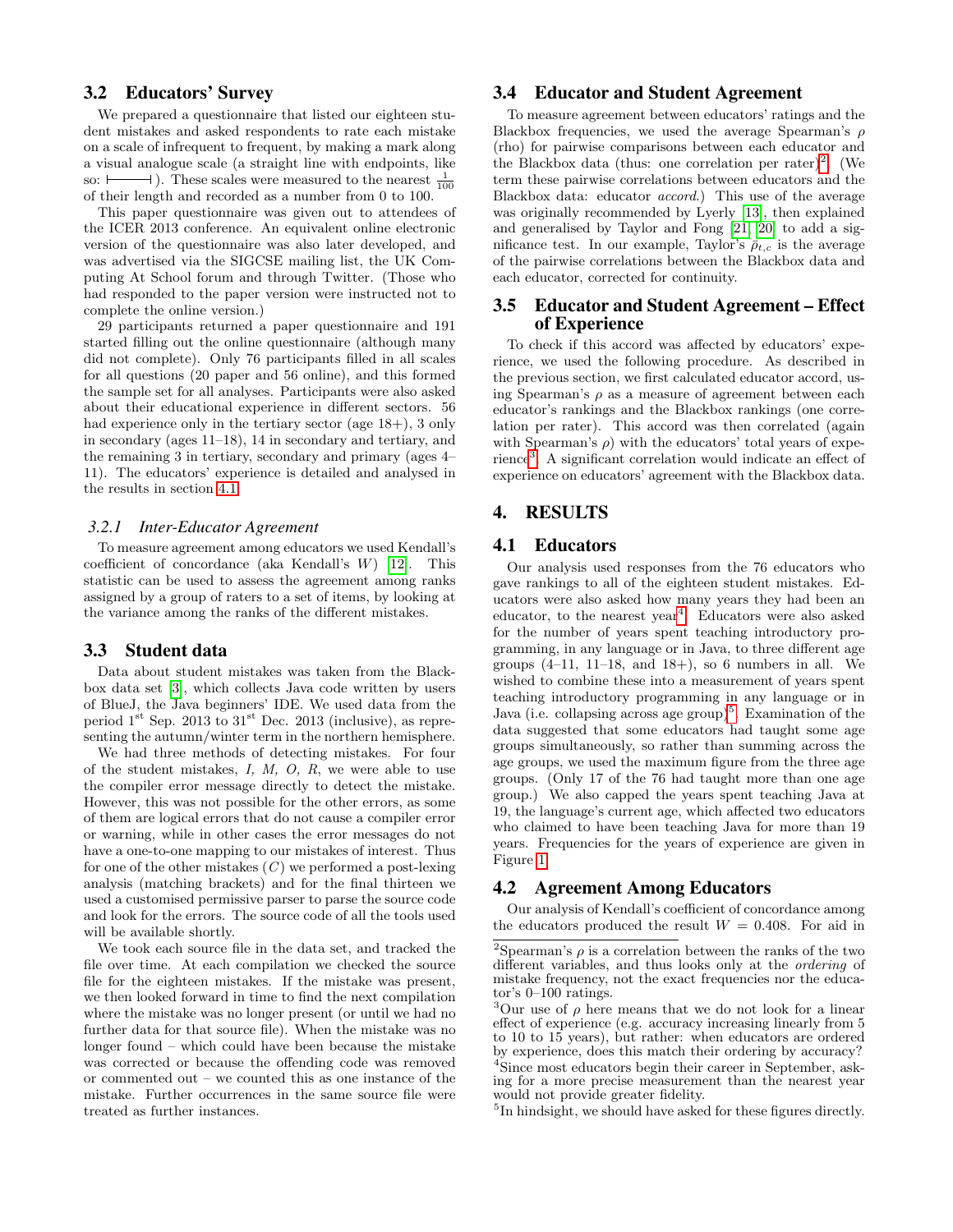

<span id="page-4-0"></span>Figure 1: The distribution of years for surveyed educators: how long they have been an educator (solid black bar,  $N = 56$ ), how many years they have spent teaching introductory programming (grey bar,  $N = 76$ ) and how many years they have spent teaching introductory programming in Java (hollow bar,  $N = 76$ ). Note that due to the different number of total responses, comparisons between the black bar and other bars are problematic.

interpretation, we use a conversion to Spearman's  $\rho$  corre-lation for ranked data [\[8,](#page-7-20) p313], which gives  $\rho = 0.400$ . Informally, this means that the educators are closer to chance agreement than they are to complete agreement. The educators we surveyed form a very weak consensus about which errors are most frequently made by students.

#### 4.3 Student Mistakes

We used our detector to look for the number of instances of mistakes, as described in the method section. The data set featured 14,235,239 compilation events, of which 7,333,201 were successful and 6,902,038 were unsuccessful. Each compilation may include multiple source files – the total number of source files considered was 17,144,721 files, of which 8,787,189 were compiled successfully and 8,357,532 were not.

We can informally categorise the mistakes as follows: Misunderstanding (or forgetting) syntax:

- $A$  (confusing = with ==),
- *C* (mismatched parentheses),
- *D* (confusing  $\&$  with  $\&\&$ ),
- *E* (spurious semi-colon after if, for, while),
- *F* (wrong separator in for),
- *G* (wrong brackets in if),
- *H* (keyword as variable or method name),
- *J* (forgetting parentheses when calling methods),
- *K* (spurious semi-colon after method header),
- *L* (less-than/greater-than operators wrong),
- *P* (including types in actual method arguments).

#### Type errors:

- *I* (calling method with wrong types),
- *Q* (type mismatch assigning method result).

#### Other semantic errors:

• *B* (using  $==$  to compare strings),

<span id="page-4-1"></span>

| Mistake | Frequency | Error Type      |
|---------|-----------|-----------------|
| С       | 404560    | Syntax          |
| I       | 165832    | Type            |
| O       | 137230    | Semantic        |
| N       | 86107     | Semantic        |
| A       | 68254     | $\text{Syntax}$ |
| B       | 45012     | Semantic        |
| М       | 30754     | Semantic        |
| R       | 24846     | Semantic        |
| Ρ       | 21694     | $\text{Syntax}$ |
| E       | 20264     | $\text{Syntax}$ |
| K       | 16156     | $\text{Syntax}$ |
| Q       | 14371     | Type            |
| D       | 11212     | Syntax          |
| J       | 8332      | $\text{Syntax}$ |
| L       | 1916      | $\text{Syntax}$ |
| F       | 1171      | $\text{Syntax}$ |
| H       | 415       | $\text{Syntax}$ |
| G       | 63        | $_{\rm Syntax}$ |

Table 1: Frequency of mistakes committed by students from  $1<sup>st</sup>$  Sep. 2013 to  $31<sup>st</sup>$  Dec. 2013 (incl.).



Figure 2: The distribution of accord scores. Picking ranks randomly would give an educator an average accord of 0, while 1 would indicate perfect agreement (and -1 perfect disagreement). Inspection of Q-Q plots confirms data is normal, as expected [\[21\]](#page-7-18), with two notable outliers (visible above, far left).

- *M* (invoking instance method as static),
- *N* (discarding method return),
- *O* (missing return statement),
- *R* (missing methods when implementing interface).

Note that mistake *N* (ignoring the non-void result of a method) is not a compile error, and is not always an error (e.g. when you call a remove method that returns the item removed, you may not need to do anything with the return).

The frequencies of the number of instances of the different mistakes are shown in table [1,](#page-3-1) along with our informal classification of the error message. It can be seen that the type and semantic errors generally occur more frequently than the syntax errors.

#### 4.4 Educator and Student Agreement

The average  $\rho$  for correlations between each educator and the Blackbox data was 0.514 (3 s.f.). Corrected for continu-ity [\[20\]](#page-7-19), this gives a  $\bar{\rho}_{t,c} = 0.514$ , so  $z = 18.5$  (3 s.f.) and thus  $p < 0.001$ . Since the standard deviation of  $\bar{\rho}_t$ , c is 0.028 [\[21\]](#page-7-18)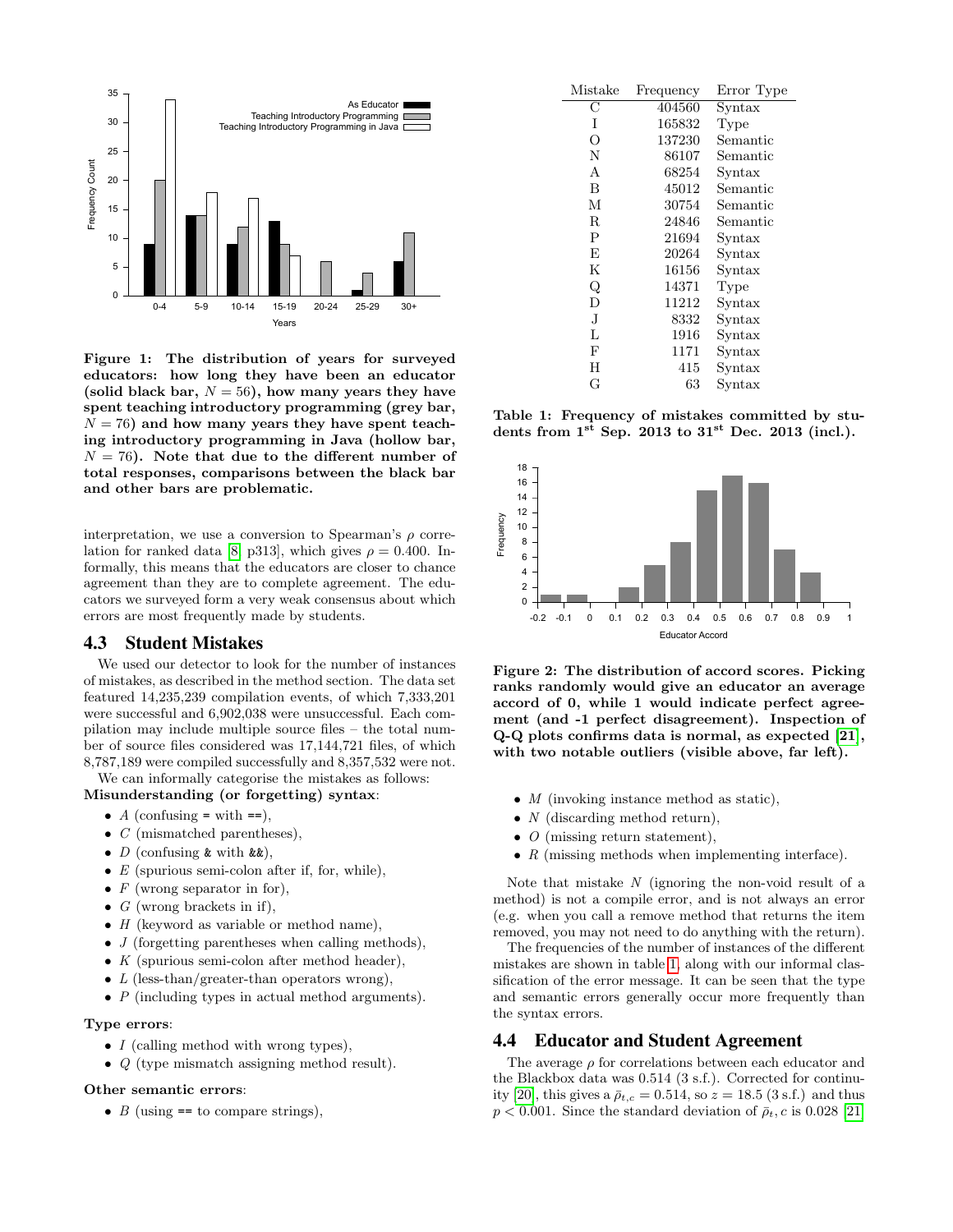

<span id="page-5-0"></span>Figure 3: Examples of different accord scores. Perfect agreement is shown by the solid line, and accord is proportional to the square of the vertical distance of each point from the line. The empty circles are the ranks assigned by the educator with highest accord (0.876). The solid squares are the ranks assigned by one of the two educators surrounding the median accord (0.537). The pluses are the ranks assigned by the educator with lowest accord (-0.137).

and normality is assumed, the 95% confidence interval is  $[0.460, 0.569]$  (3 s.f.). Therefore, there was a statistically significant overall agreement, termed accord, between educators and the Blackbox data, with an average correlation of 0.514. The distribution of accord scores is shown in Figure [2.](#page-3-2) An example of accord is shown in Figure [3.](#page-4-0) The latter figure shows that while the educator with highest accord was reasonably close to the correct answer, the median educator in our sample (the solid squares) had only a moderate level of agreement, ranking the most popular Blackbox mistake as joint eleventh, and getting most other errors wrong by around four ranks. This level of agreement between educators and the student data was thus in general quite low.

#### 4.5 Educator and Student Agreement – Effect of Experience

The relationship between educator accord (i.e. agreement with the Blackbox data) and years of being an educator is shown in Figure [4.](#page-5-0) The Spearman's  $\rho$  correlation was not significant at the 5% level,  $\rho = -0.180, p = 0.202$ . As a follow up analysis, we also examined whether years of experience teaching introductory programming or teaching introductory programming in Java had an effect (alpha corrected to 0.025 for multiple comparisons). The result for correlating years spent teaching introductory programming in any language with accord was not significant,  $\rho = -0.151, p = 0.192$ , and neither was the result correlating years spent teaching introductory Java programming with accord:  $\rho = 0.04, p = 0.972$ . Thus, there was no effect of educator experience (in any measure we tried) on an educator's level of agreement with the Blackbox data.



Figure 5: Graphic illustrating the effect of years spent teaching introductory programming in Java on mistake frequency rating. Each vertical band (alternately shaded for presentation) is a separate mistake and effectively a separate graph, with years plotted along the  $X$  axis, grouped band (alternately shaded for presentation) is a separate mistake and effectively a separate graph, with years plotted along the X axis, grouped into 4 groups, versus ranking (Y axis). The area of each circle is proportional to frequency (number of educators). If there was agreement among into 4 groups, versus ranking (Y axis). The area of each circle is proportional to frequency (number of educators). If there was agreement among a common rating within each band. Alternatively, if the amount of experience had all raters, we would expect to see horizontal grouping around a common rating within each band. Alternatively, if the amount of experience had an effect on rating, we would expect to see a non-horizontal diagonal trend within each band. In this diagram, it can be seen that agreement kind is generally weak. For information, the rank derived from the Blackbox data is drawn on to each band as a horizontal line, and of either kind is generally weak. For information, the rank derived from the Blackbox data is drawn on to each band as a horizontal line, and thus accord is (informally) the vertical distance of the circles from these horizontal lines. If experience had an effect on accord, we would see Figure 5: Graphic illustrating the effect of years spent teaching introductory programming in Java on mistake frequency rating. Each vertical an effect on rating, we would expect to see a non-horizontal diagonal trend within each band. In this diagram, it can be seen that agreement on accord, we would see that the righthand points within each band were closer to the horizontal line than the lefthand points, but this is not the case. that the righthand points within each band were closer to the horizontal line than the lefthand points, but this is not the case.thus accord is (informally) the vertical distance of the circles from these horizontal lines. If experience had an effect grouping around all raters, we would expect to see horizontal of either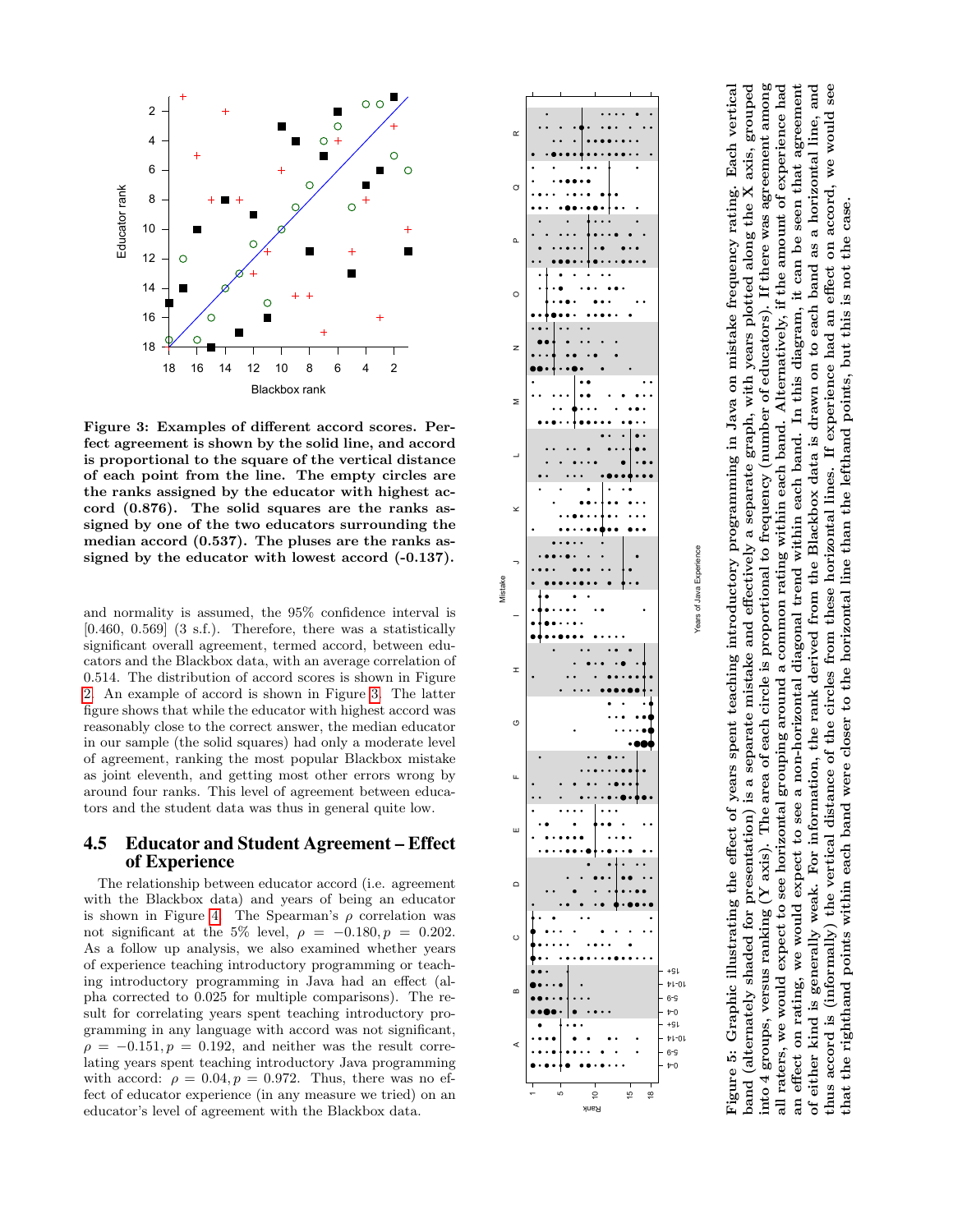

Figure 4: Graphs showing ranks for educator accord (i.e. their agreement with the Blackbox data) against ranks for (a) the years they have been an educator, (b) the years they have taught introductory programming and (c) the years they have taught introductory programming in Java. Ranks are plotted such that the highest values (and thus lowest ranks) are towards the top or right of the graph. Perfect agreement would be a diagonal line from bottom-left to top-right; perfect disagreement would be a diagonal line from top-left to bottom-right. Note that for (a), only 52 of the 76 educators in our sample answered this question (whereas all answered for (b) and (c)). Rank correlations were insignificant in all three cases.

#### 5. DISCUSSION

The answers to our research questions from section [1](#page-0-0) are:

- Educators' views form only a weak consensus about the frequency of the specified student Java mistakes.
- Educators' views of mistake frequency have only a moderate match ("accord") with the observed behaviour of students in a large-scale multi-institution data set.
- This accord has no association with educator experience.

A graphic displaying most of the study results together can be found in Figure [5.](#page-4-1)

#### 5.1 Inter-Educator Agreement

Our implicit expectation when beginning this research was that there would be a reasonably strong consensus among educators as to the frequency of Java mistakes. The low level of agreement between educators was a surprise – and even more so because years of experience (generally, or within Java) made no apparent difference to the ratings assigned by the educators (see Figure [5](#page-4-1) for a visualisation of these results). This result colours some of the interpretation of the results regarding agreement between the educators and Blackbox: if educators don't agree among each other, it is unlikely that there would be very strong agreement between the educators and the Blackbox data.

<span id="page-6-0"></span>Our results show that educator opinions about student mistakes are not very consistent across educators. There are several possible explanations for this. One explanation is that the educators are all correct, in their own context: each educator may be correct about their own classroom, but their opinions do not generalise to other classrooms. Further work would be needed to investigate this, either directly by getting educators to tag their own students in the data set, or indirectly by breaking down the mistakes by student and comparing the variance between students to the variance between educator ratings.

Another explanation for the lack of generalisability is that looking at frequencies of Java mistakes is the wrong level of abstraction to find common ground among educators. If educators talked about programming features at a higher level (e.g. the conceptual difficulties that students have with looping, or variables) then we might find much more agreement and consensus that looking at the lower level aspects of the frequency of specific syntax and semantic mistakes. There is a reasonable argument to be made that educators' knowledge of mistake frequencies is not important in understanding student difficulties. However, it remains the case that educators do not form a consensus. This may be because educators do not form a consistent memory of mistake frequency, or generalise inaccurately from their own experience to larger bodies of students.

#### 5.2 Student Mistakes

Our results from the Blackbox data provide a large samplesize result for the frequency of different Java errors, distinct from compiler error messages (shown in Table [1\)](#page-3-1). Mismatched brackets – a syntax error – was the most frequent type of error, but otherwise the semantic errors tended to appear higher than the syntax errors. We should not overinterpret this result, as it is greatly affected by which mistakes we included in the study – but we wonder if this hints that semantic errors are a more serious challenge than syntax errors. Recent research has suggested that Java has syntax which is not much better than an arbitrary choice of syntax for learning [\[18\]](#page-7-21), but perhaps the syntax of a language does not matter as much as semantics. Further work could investigate whether the frequency of these mistakes change over time (i.e. do students make fewer syntactic mistakes over time?), but that is beyond the scope of this paper. We also note that some of the errors which we took from Hristova et al. [\[9\]](#page-7-13) are very infrequent, so their list of mistakes may not be suitable when considering just the most frequent Java mistakes.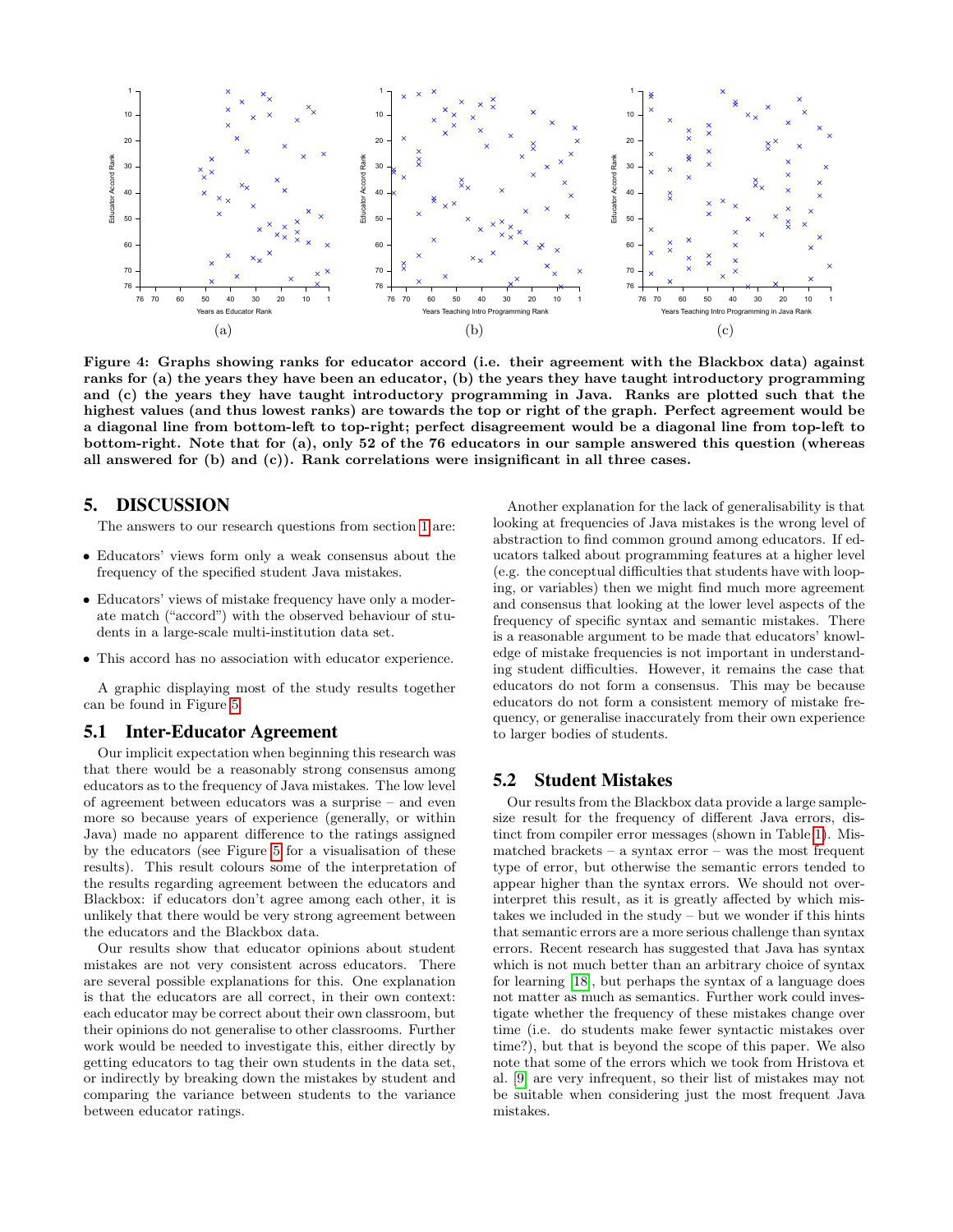#### 5.3 Educator-Student Accord

Our examination of educators' frequency rankings against frequency rankings from the Blackbox data set (termed *accord*) showed a significant but moderate correlation of  $\rho =$ 0.514. As previously mentioned, given the weak levels of consensus among educators, it would not have been possible to achieve very high levels of correlation<sup>[6](#page-6-0)</sup>. Still, it means that for any given educator from our sample, the expected correlation to the real data would be 0.514, which is lower than we had expected. If an educator states that from their experience, students always make a certain mistake in Java, our results must suggest to be wary of such a claim.

A visual inspection of figure [5](#page-4-1) shows the big "hits and misses" from the educators. Mistake *B*, the use of == to compare strings, was clearly overrated by most, as was mistake *E* (spurious semi-colons after if, for and while). Mistakes *J* (forgetting parentheses for a method call) and *Q* (incompatible types when assigning a method call result) were also overrated in terms of frequency. Of course, some of these mistakes are relative to the use of the underlying constructs: if students wrote fewer method calls than educators expected, this would explain the lower frequency of mistakes in making method calls. Similarly, the frequency of mistake R (not implementing all methods from an interface) will depend heavily on the frequency with which the sampled students implement interfaces (a relatively advanced feature for novices).

<span id="page-7-15"></span><span id="page-7-4"></span>The mistakes in this study were automatically detected using a set of tools. If the tools were not sufficiently accurate in picking up mistakes, this could have affected our measure of educator accord. To this end, we have made the source code available (see section [3.3\)](#page-2-5) in case further investigation is warranted. As well as the tool, the choice of mistakes has an effect on educator accord. Looking at Table [1,](#page-3-1) it is clear that some of the mistakes (especially *L*, *F*, *H* and *G*) are particularly low frequency, in contrast to Hristova et al.'s [\[9\]](#page-7-13) aim to find the most common errors. Figure [5](#page-4-1) confirms that, especially for *G*, educators predicted these low frequency items consistently – if *G* were excluded from the analysis, educator accord would reduce. As an illustration, if mistakes *L, F, H* and *G* are removed from the analysis, the average educator accord would drop from 0.514 to 0.311 – a much weaker level of accord. A more principled search for the top mistakes, and accurate classifiers for these, may provide a better picture of educator accord, but this may decrease educator accord rather than increase it. Educators seem to be accurate at identifying rare mistakes as rare but not at comparing higher frequency mistakes.

#### <span id="page-7-10"></span><span id="page-7-5"></span><span id="page-7-2"></span>5.4 Affect of Experience on Educator-Student Accord

<span id="page-7-6"></span>Our analysis, depicted visually in Figure [4,](#page-5-0) found that there was no effect of educator experience (as measured by years as an educator, years teaching introductory programming in any language, or years teaching introductory programming in Java) on educator accord. That is: no matter how many years the educator had been teaching, it made no effect on their accuracy in predicting the frequencies from the Blackbox student data. This is a very surprising result. Our expectation had been that experience would surely provide some sort of increase to accuracy.

<span id="page-7-8"></span><span id="page-7-7"></span>The results show that experience has no effect on the task of rating mistakes by frequency. Further work could investigate more closely: for example, some tertiary educators lecture but do not supervise programming classes directly, so this could have an effect on accuracy. However, an initial analysis of our results suggests this may not be the issue: the average accord of educators who had taught in secondary education was 0.509, while the average accord of educators who had taught only in tertiary education was 0.516.

<span id="page-7-17"></span><span id="page-7-16"></span><span id="page-7-12"></span>If one assumes that educator experience must make a difference to educator efficacy, then this would imply that ranking student mistakes is therefore unrelated to educator efficacy. However, work from Sadler et al. [\[15\]](#page-7-3) in physics found that "a teacher's ability to identify students' most common wrong answer on multiple-choice items... is an additional measure of science teacher competence." While picking answers to a multiple choice question is not exactly the same as programming mistakes, there is a conflict here – either the Sadler et al. result does not transfer and ranking common student mistakes is not a measure of programming teacher competenece, or experience has no effect on teacher competence. The first option seems more likely.

#### <span id="page-7-11"></span><span id="page-7-3"></span>6. CONCLUSIONS

<span id="page-7-21"></span><span id="page-7-14"></span><span id="page-7-9"></span>Our study investigated educators' opinions about the frequency of eighteen mistakes in Java among programming novices. Our first finding was that educators have only a weak consensus about these frequencies. It remains possible that these frequencies are contextual, and thus each educator is correct for their own students. Regardless, this suggests that in cases where educators communicate with each other (e.g. via online communities), talking about which mistakes student make will not provide much agreement. Our further result that educators are not very accurate compared to a large data set of students suggests that educators are also not accurate about the frequencies of these mistakes, so any claims that "students always make mistake X" are unlikely to be accurate. Of course, this may just require that a different level of discourse is required: educators may still be accurate about the cause of mistakes and student's conceptions of the mistakes, but just not about the frequency of such mistakes.

<span id="page-7-19"></span><span id="page-7-18"></span><span id="page-7-0"></span>Our most surprising result was that an educator's level of experience (as measured by years as an educator, years teaching introductory programming in any language, or years teaching introductory programming in Java) had no effect on how closely the educator's frequency rankings agreed with those from the Blackbox data. A strong interpretation of this result would be that experience has little effect on educator efficacy. However, it must be remembered that this task (ranking mistakes by frequency) is not necessarily aligned with educator efficacy – this result only shows that experience has no effect on ranking mistake frequency. Instead, this result may indicate that such a task is therefore not representative of educator efficacy (which we would expect to increase with experience).

Our data also provides frequencies from a large data set (over 100,000 students) for our chosen eighteen novice mistakes. Given the lack of agreement between educators and

<span id="page-7-20"></span><span id="page-7-13"></span><span id="page-7-1"></span> $^6\mathrm{As}$  an illustration, if the Blackbox data had had frequencies ranked in order of the average ranks assigned by the educators, the average accord would have been 0.692. Although this is not necessarily the mathematical maximum of the average correlation, it can be used as an informal indicator of the highest levels of accord that could have been achieved.